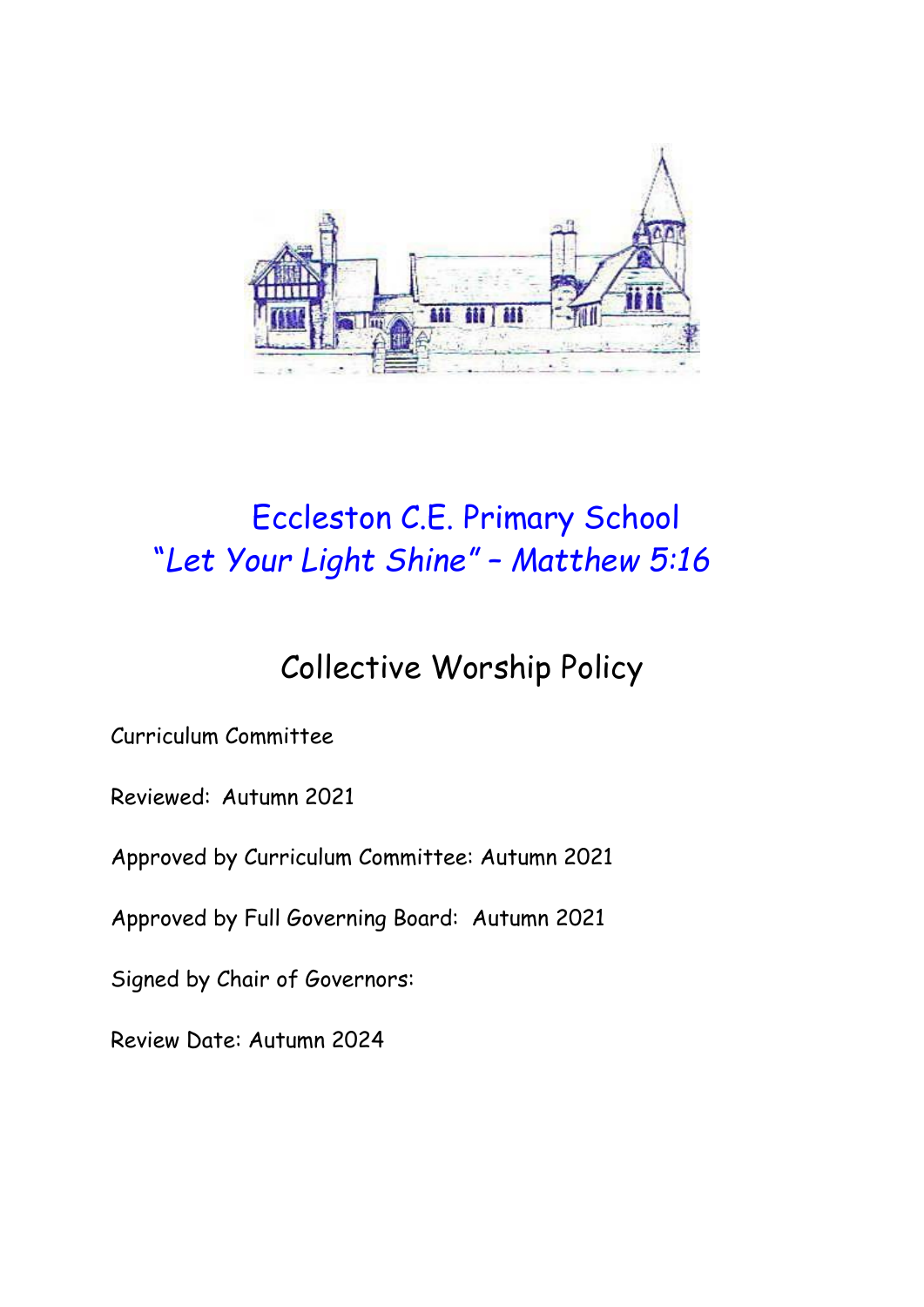#### **Our Vision Statement**

**At Eccleston CE Primary School, we are united in our vision to prepare our children for life in the modern world. We will do this by instilling a lifelong love of learning and embedding Christian values that reflect the example Jesus has set. We strive for excellence in all we do, enabling all members of our school to flourish.**

**"Let your light shine"-Matthew 5.16**

### **ECCLESTON C.E. PRIMARY SCHOOL**

### **Policy for Collective Worship**

#### **Introduction**

This policy has been prepared by the Governing Board and Headteacher with assistance from the Incumbent. Diocesan guidelines for collective worship have been referred to.

#### **The right of withdrawal.**

The parents' legal right to withdraw their child from acts of worship is clearly laid out in the school prospectus. If there are any children whose parents exercise their right to withdraw them from worship, alternative activities will be provided in consultation with the children's parents. This does not mean that the children will be in any way exempt from the Christian ethos of the school which underpins the whole of school life. Parents are made fully aware of this when they enrol their children.

#### **Aims and Objectives**

Worship is a time where we come together to celebrate our achievements and to learn about the person, love and work of Jesus. The worship at our school is based on promoting the Christian Values which permeate the ethos of the school. Worship is, therefore, an essential part of the school day and the contributions from staff, pupils, clergy and other visitors are highly valued.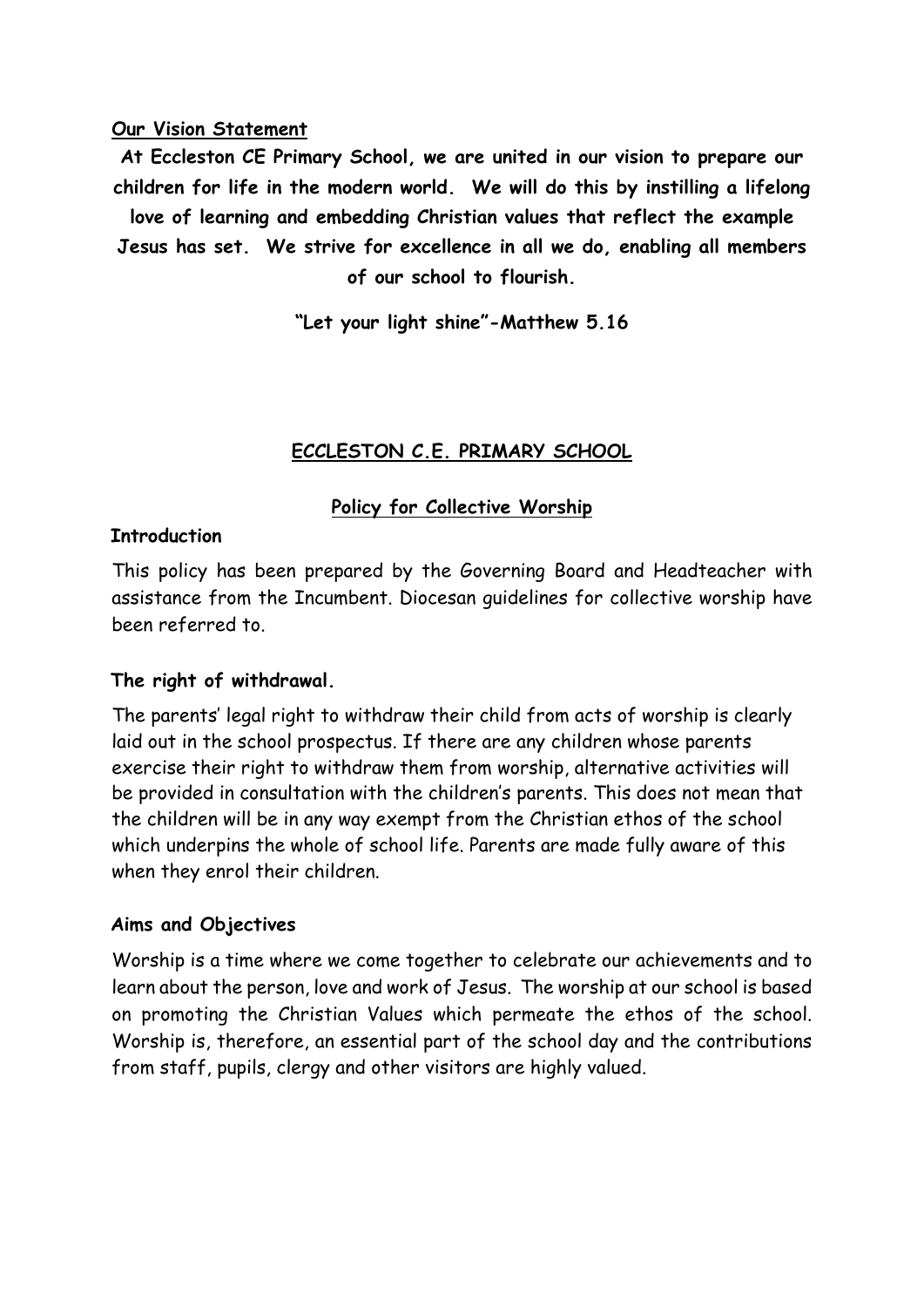| <b>Christian Value</b> | <b>Half Term Focus</b> | <b>Links</b>          |
|------------------------|------------------------|-----------------------|
| Thankfulness           | Autumn 1               | <b>Harvest</b>        |
|                        |                        | New school year       |
| Joy & Celebration      | Autumn 2               | Christmas             |
|                        |                        | Advent                |
| Love                   | Spring 1               | <b>St Valentine</b>   |
| Forgiveness            | Spring 2               | Easter                |
| Trust                  | Summer 1               |                       |
| Friendship             | Summer 2               | End of year - looking |
|                        |                        | back at Friendships.  |

At Eccleston C.E. Primary School we always seek to reflect in our worship the Christian foundation of the school and its care for all who work here. Children are helped to understand the meaning of Christian worship and we hope that believers will be able to share in it and that others of no faith will reach the 'threshold of worship'.

Our central aims of collective worship are to:

- enable children and staff to explore and celebrate the differences and diversity found in the variety of forms of worship in the Anglican Christian tradition.
- lead the school community to the 'threshold of worship' in order for them to make an informed choice about their own involvement and to consider their own personal relationship with Jesus Christ.
- seek to deepen and widen the experience of those of 'faith' and encourage those of 'no faith' so that they begin to feel for themselves something of what it means to worship.
- use celebration, silence, stilling, reflection, contemplation, meditation, prayer, song, symbols and imagery as vehicles for worship and spiritual growth.
- provide opportunities for the whole school community to address God directly through Jesus in the power of the Holy Spirit through acknowledging his presence, reflecting upon his character and giving Him praise and honour.
- use a vocabulary of worship that encourages the whole school community to attend, participate and lead worship.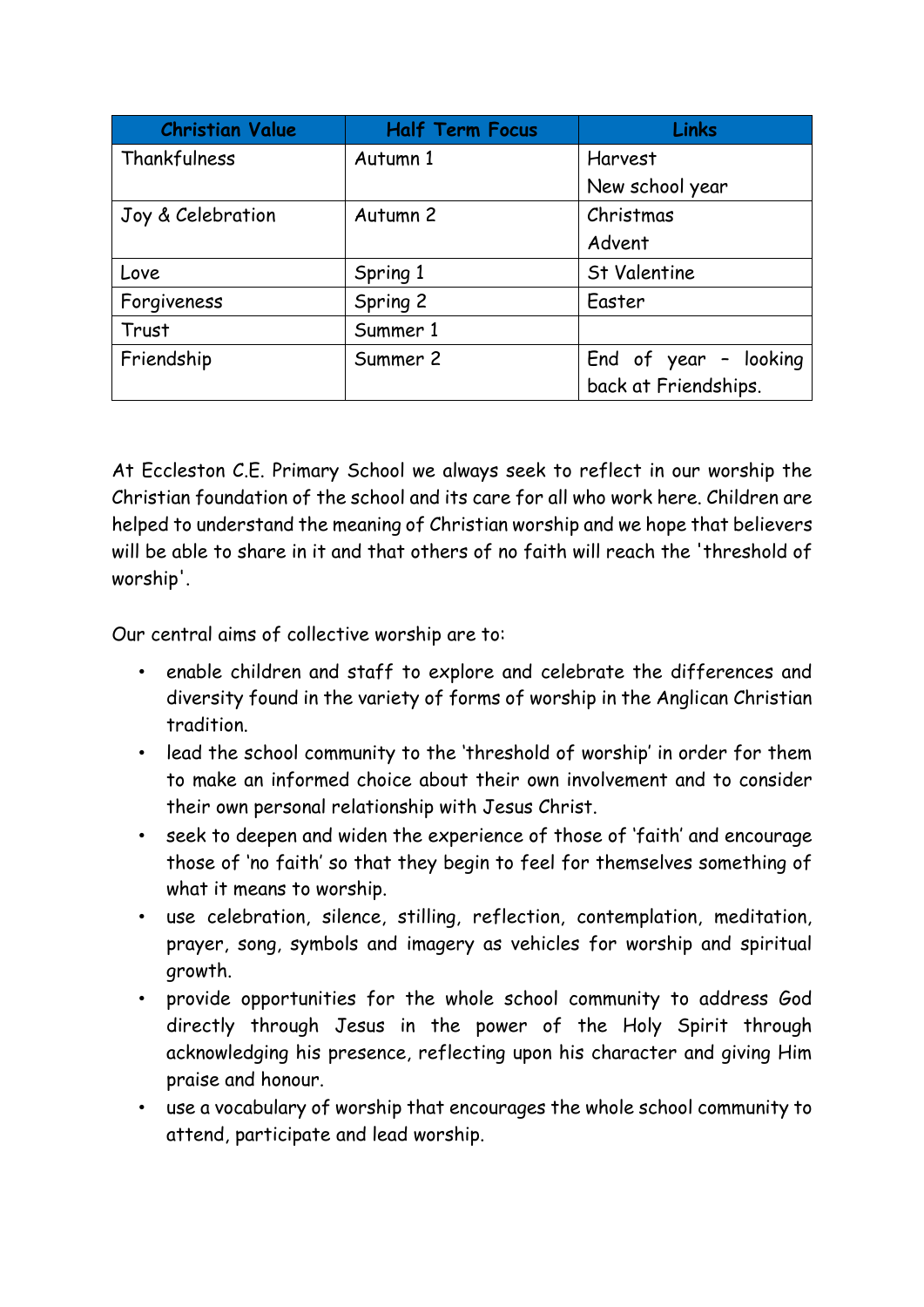- encourage all present to explore their own beliefs and understanding of God within a Christian framework by learning more about the Christian faith and by encountering Christ through worship.
- raise awareness through reflection of the ultimate questions of life relating to matters of faith.
- reaffirm, strengthen and practise key Christian values. (e.g. love, peace, compassion, forgiveness, self-giving) and celebrate each unique individual member of the school community as made in the image of God.
- nurture and encourage respect and care for God's created world by promoting a positive attitude to environmental issues locally, nationally and globally.
- seek to provide opportunities for spiritual, social and moral development that is characterised by feelings such as awe, wonder, being uplifted, elation, appreciation, gratitude, respect, and reverence.
- develop a sense of community within the school, the locality (e.g. local church), and foster the sense of being part of a wider community though the celebration of achievements, festivals and special occasions.
- foster a concern for the needs of others.

In summary, within our daily act of collective worship we aim to:

- provide an opportunity for children to worship God;
- celebrate all that is good and beautiful and express thankfulness for the joy of being alive;
- provide opportunities for children to share what is meaningful and significant to them, including the darker side of life;
- ensure that the experiences provided are relevant to the age, aptitude and family background of the children;
- give time for silent reflection and exploration of inner space;
- illustrate forms of worship that others have found helpful in their spiritual development, e.g. silent contemplation, dance, singing;
- provide a rich variety of forms of expression, e.g. art, drama, music, story and give children the opportunity to experience these at their own level rather than teachers imposing their own interpretations;
- take place in an environment that is conducive to worship, which is professionally coordinated and properly resourced;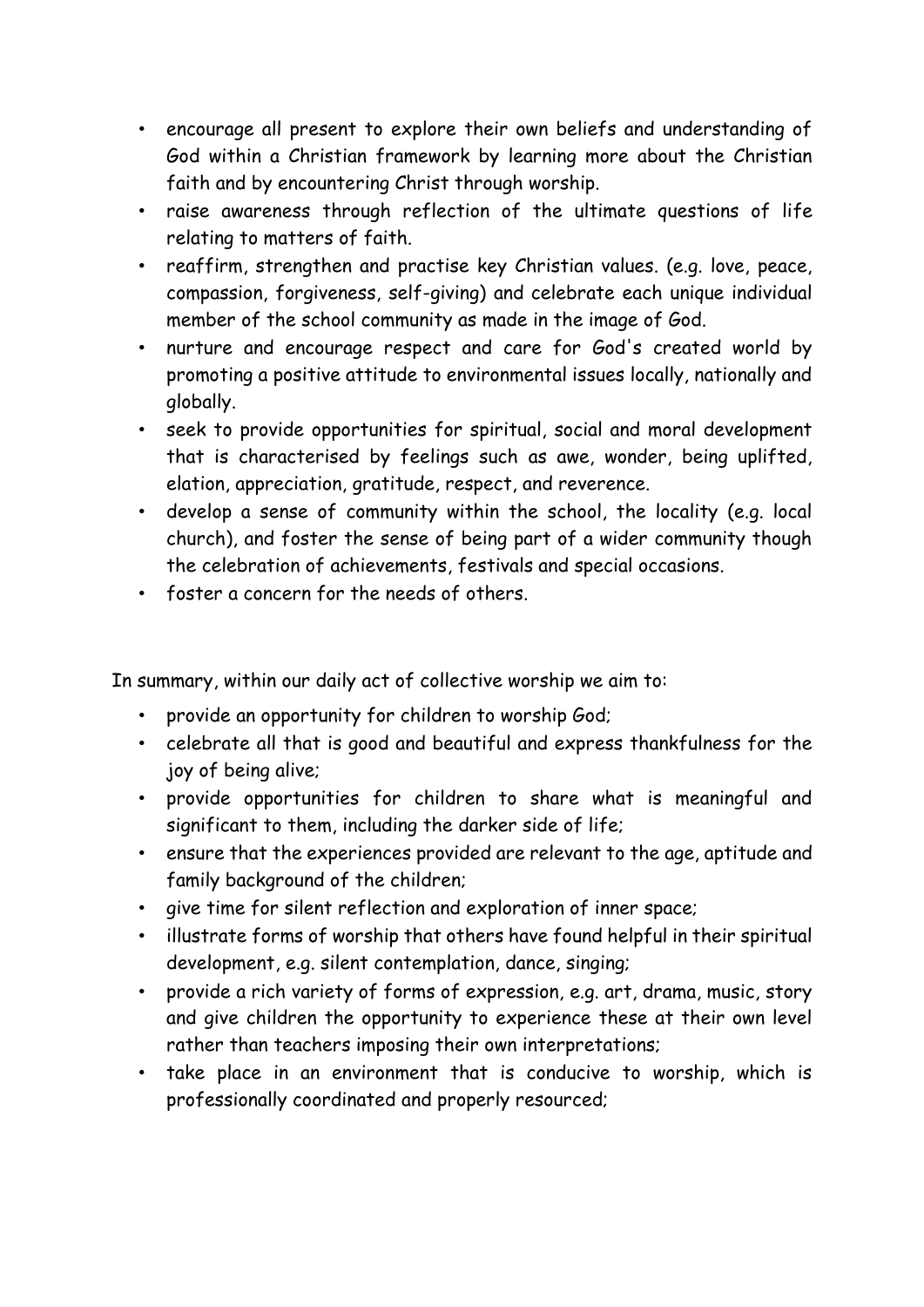• always invite, never coerce, remembering that children will be at different stages of spiritual development and that they should feel able to respond and participate at their own level.

(*National Society Web site, 2007*)

| Monday    | Whole school worship with              |
|-----------|----------------------------------------|
|           | Headteacher                            |
| Tuesday   | Whole school worship with Incumbent    |
|           | (currently no permanent Incumbent      |
|           | available) or whole school worship led |
|           | by a member of staff                   |
| Wednesday | Class based worship led by class       |
|           | teacher or teaching assistant          |
| Thursday  | Let Your Light Shine Worship led by    |
|           | staff                                  |
| Friday    | Songs of Worship led by Headteacher    |
|           |                                        |

# **Prayer**

We use a variety of prayer in our worship, combining traditional Anglican prayer with more modern prayer and prayers written by our pupils and staff. We use a variety of Call and Response in our worship, reflecting Anglican tradition.

| Leader                        | All                               |
|-------------------------------|-----------------------------------|
| The Lord be with you.         | And also with you.                |
| God is love                   | All the time                      |
| All the time                  | God is love.                      |
| The Lord is here.             | His spirit is with us.            |
| We look at the cross and know | That Jesus is at the heart of our |
|                               | school.                           |
| Go in peace.                  | We go in peace.                   |
| Go in joy.                    | We go in joy.                     |
| Go in love.                   | We go in love.                    |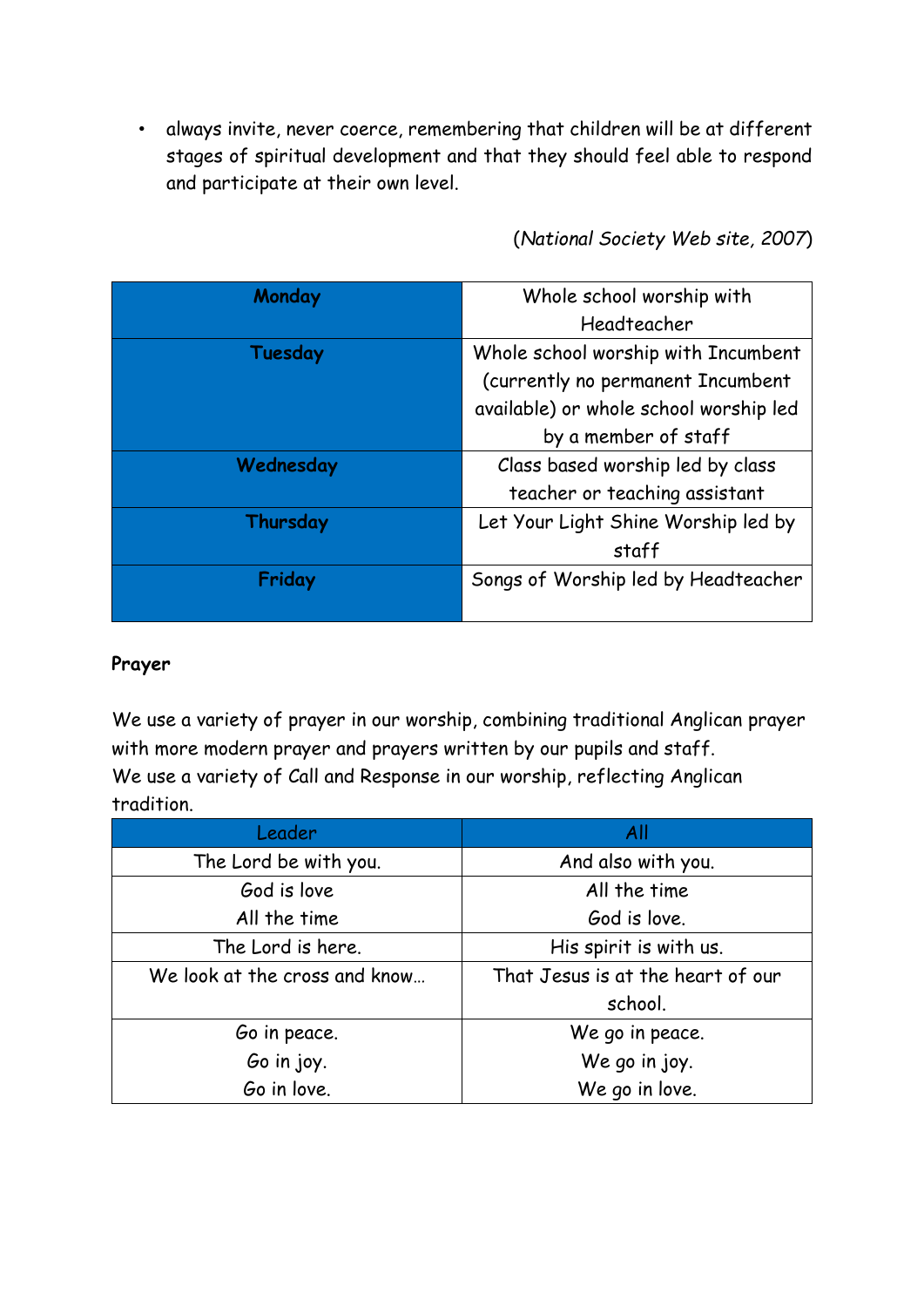# **Monitoring, Evaluation and Review**

Monitoring and evaluation are part of a whole school cycle of self-review and this will be achieved over time by asking stakeholders to reflect on school worship.

# **Monitoring**

Monitoring of collective worship will be carried out jointly by the Headteacher and the worship co-ordinator. Strategies for collecting the evidence will include:

- written observations (including pupil and staff questionnaires)
- observing children's attentiveness and level of interest;
- conducting occasional formal observations of collective worship and providing feedback;
- seeking feedback from children, staff, parents, governors, incumbent and visitors;
- observing the extent of the collective worship's influence on children's attitudes and behaviour throughout the school;
- holding regular discussions with colleagues

Feedback will be brought to staff meetings which will review collective worship which will be held regularly. In Eccleston C.E. Primary School this will occur regularly on a termly cycle.

# **Pupil Involvement**

All our pupils take part in the Worship Leader Programme, working their way through various standards appropriate to their age. Please see Appendix 1.

# **Inclusion and Equal Opportunities**

A daily act of collective worship is held for all children regardless of their background of culture or religion. Every effort is made by the school to involve all children unless withdrawn by their parents in accordance with the law.

#### **Responsibilities**

It is the ultimate responsibility of the Headteacher and Governing Board of a school to ensure a daily act of collective worship takes place. At Eccleston C.E. Primary School the responsibility to co-ordinate the acts of worship is delegated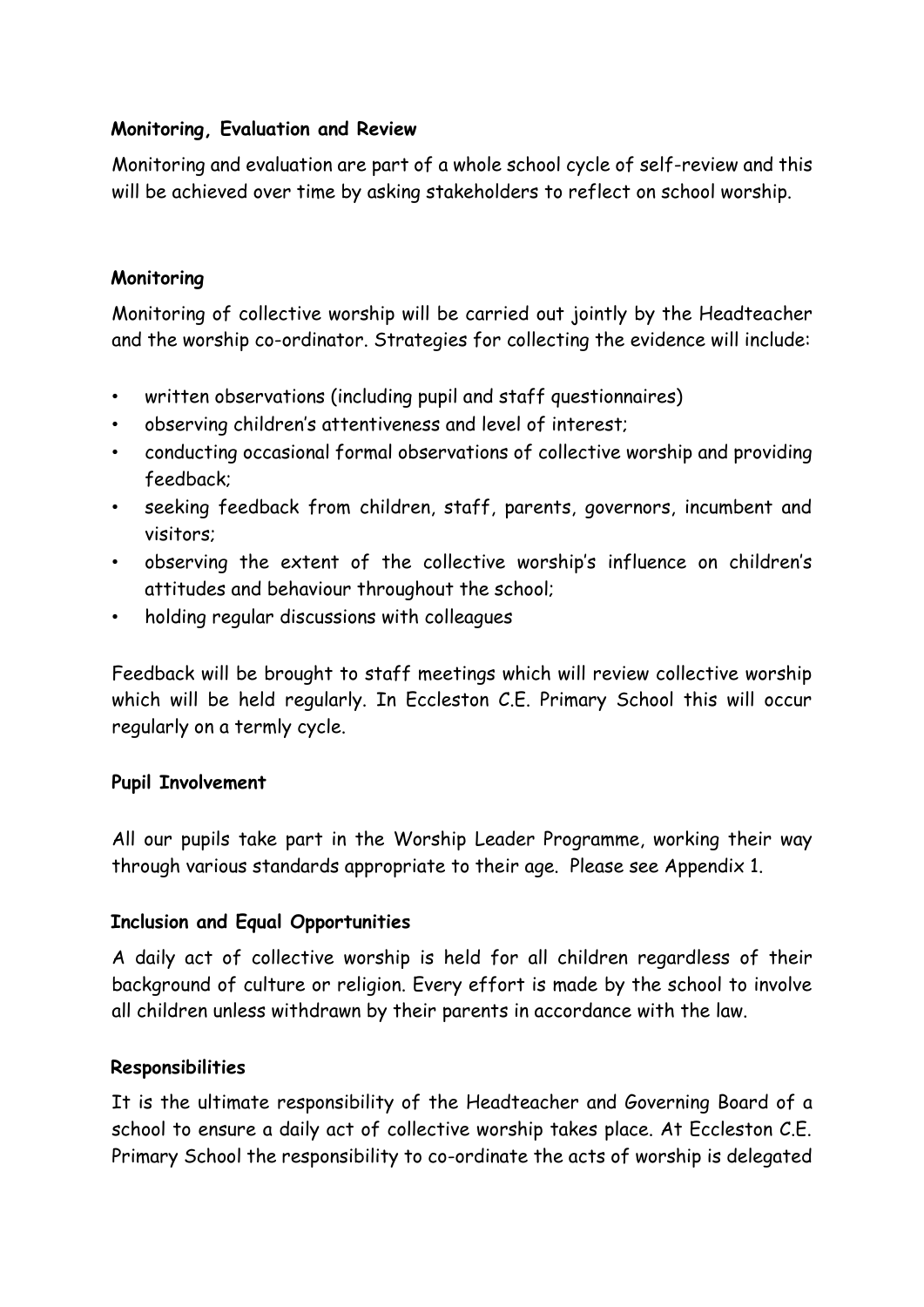to the Headteacher. She plans themes, invites and liaises with visiting speakers. Monitoring and evaluation is the responsibility of the Headteacher alongside the Foundation Governors.

### **Conclusion**

At Eccleston C.E. Primary School, collective worship is highly valued and every effort is made to ensure that all children and staff take an active part in a high quality daily act of collective worship. Worship may contain many elements but at Eccleston C.E. Primary School we seek to specifically ensure that the act of collective worship is a learning experience as well as a spiritual encounter.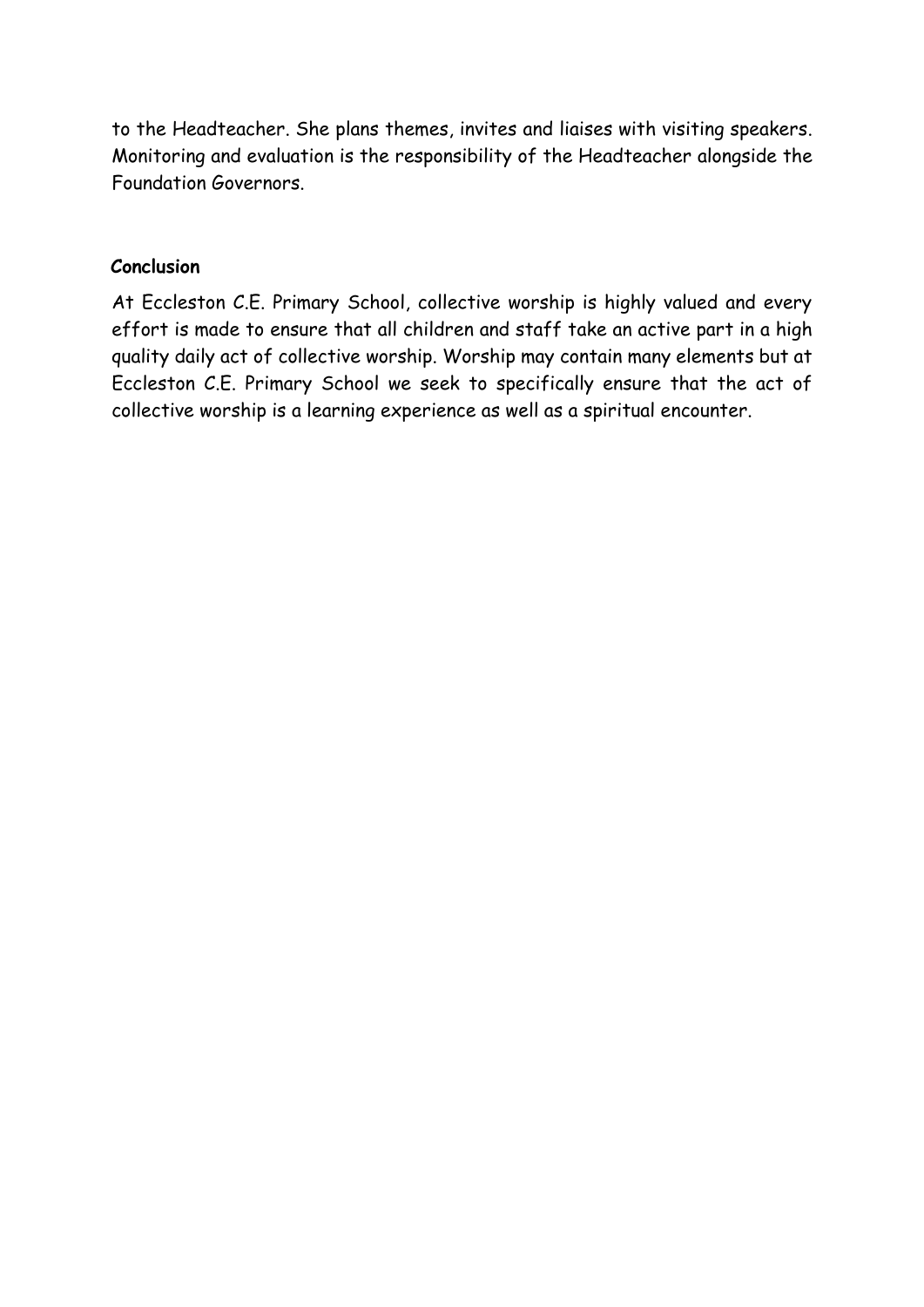# **ECCLESTON CE PRIMARY SCHOOL WORSHIP LEADER PROGRAMME** *"Let your light shine"* **-Matthew 5:16**

**This is designed to provide a structure to support our children to become confident leaders of Collective Worship.**

#### **Rainbow Certificate (Reception)**

 I can help my teacher lead Collective Worship by inviting participants to pray and by helping to light the candle

#### **Emerald Certificate (Year 1)**

As for Reception and;

- I can prepare the worship table by setting out the candle, Bible and any other artefacts
- With the help of an adult, I can plan with others and help to lead an act of worship with my class

#### **Ruby Certificate (Year 2)**

As for Year 1 and;

- I can prepare the worship table
- I can plan with others and help to lead an act of worship for my class
- I can talk about why Christians celebrate Christmas and Easter
- I can say the Lord's Prayer and talk about the meaning of some parts of it

#### **Bronze Certificate (Year 3)**

As for Year 2 and;

 I can plan and lead, with a small group of others, an act of worship for the class which includes a welcome, a story and a prayer